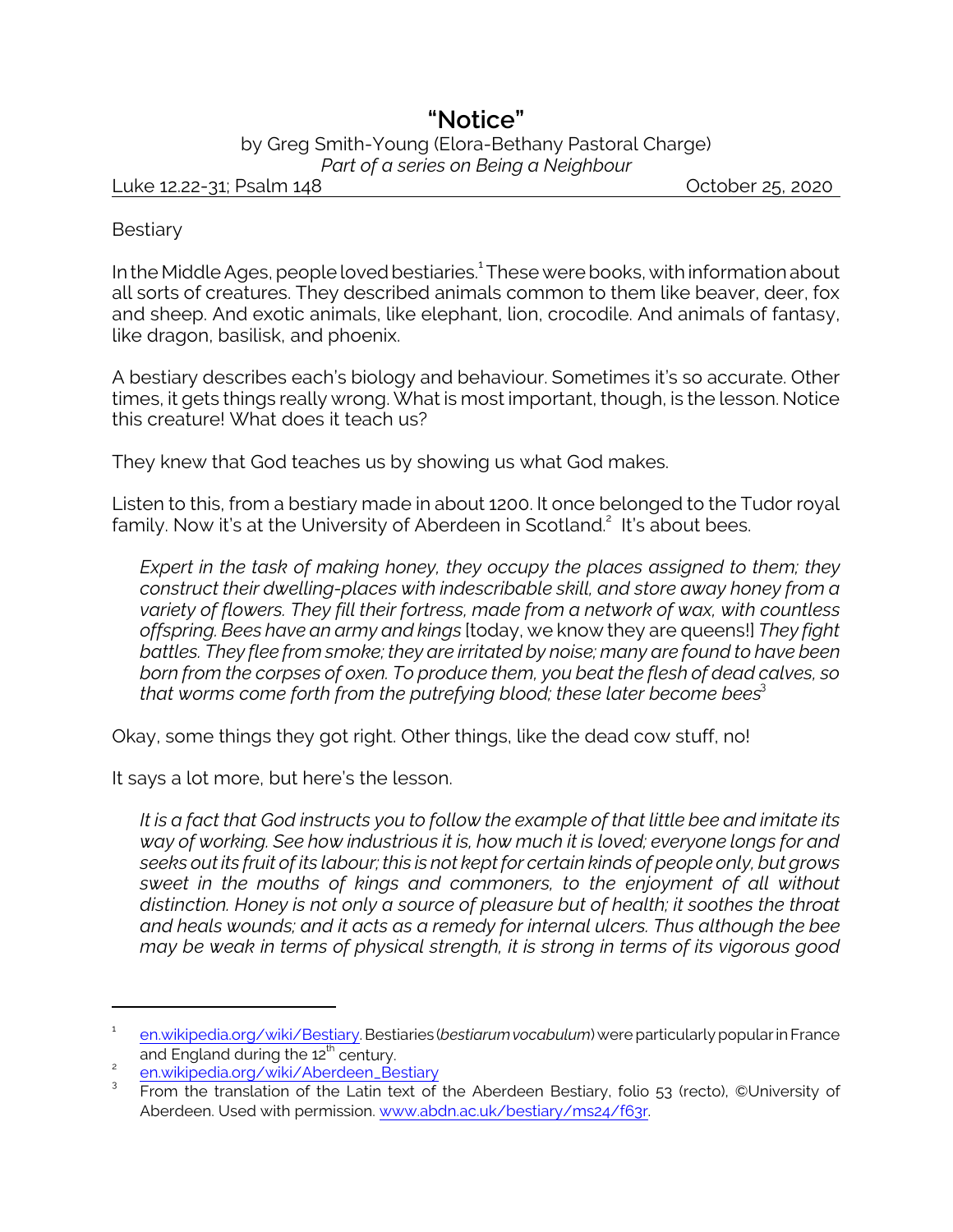*sense and love of virtue.<sup>4</sup>*

That's beautiful. It comes from an attentive, careful, and imaginative noticing.

Birds, Flowers, and all Creatures

Jesus notices, and wants to notice with him.

Notice the birds. They are free, not tied down, no work plans, nor supply chains. God looks after them quite well, and you matter more.

Notice the flowers. They don't fuss over their appearance. Yet even the most finelytailored celebrity can't compare with how God clothes a flower. Flowers don't last long. You are made for eternity. God makes you beautiful.

Notice. These are good lessons for us, aren't they.

Notice, with Psalm 148. We launched our worship with it. Now, lets listen to Leonard Bernstein's wonderful setting. It's one of the first pieces he ever wrote . . . when he was in high school!

You can hear it here: [www.youtube.com/watch?v=STnHa7OD-g4](http://www.youtube.com/watch?v=STnHa7OD-g4)

A beautiful voice! And the psalm notices the beautiful voices of all creatures praising God. Even terrifying forces: hurricane, fire, snow and hail. Even ferocious beasts, monstrous and wild. Even rulers fair and foul. All of them tell us something of God, because over all of them is God . . . even the ones that worry us most.

A good lesson for us these days, isn't it.

Keystones

A few weeks ago, I talked about keystones.

I talked about these small stones. They are hardly noticeable. Yet they hold together the great arches in cathedrals. Keystones.

<sup>4</sup> Ibid, folio 64 (verso). Immediately following is another lesson which, no doubt, those Tudor kings and queens would have commended: "*Lastly, bees defend their king, giving him the utmost amount of protection, and think it a noble act to die for him. When their king is safe, they cannot change their judgement or alter their opinion. When they have lost their king, they abandon the faithful discharge of their duty and plunder his store of honey, because he who commanded their loyalty is slain.*"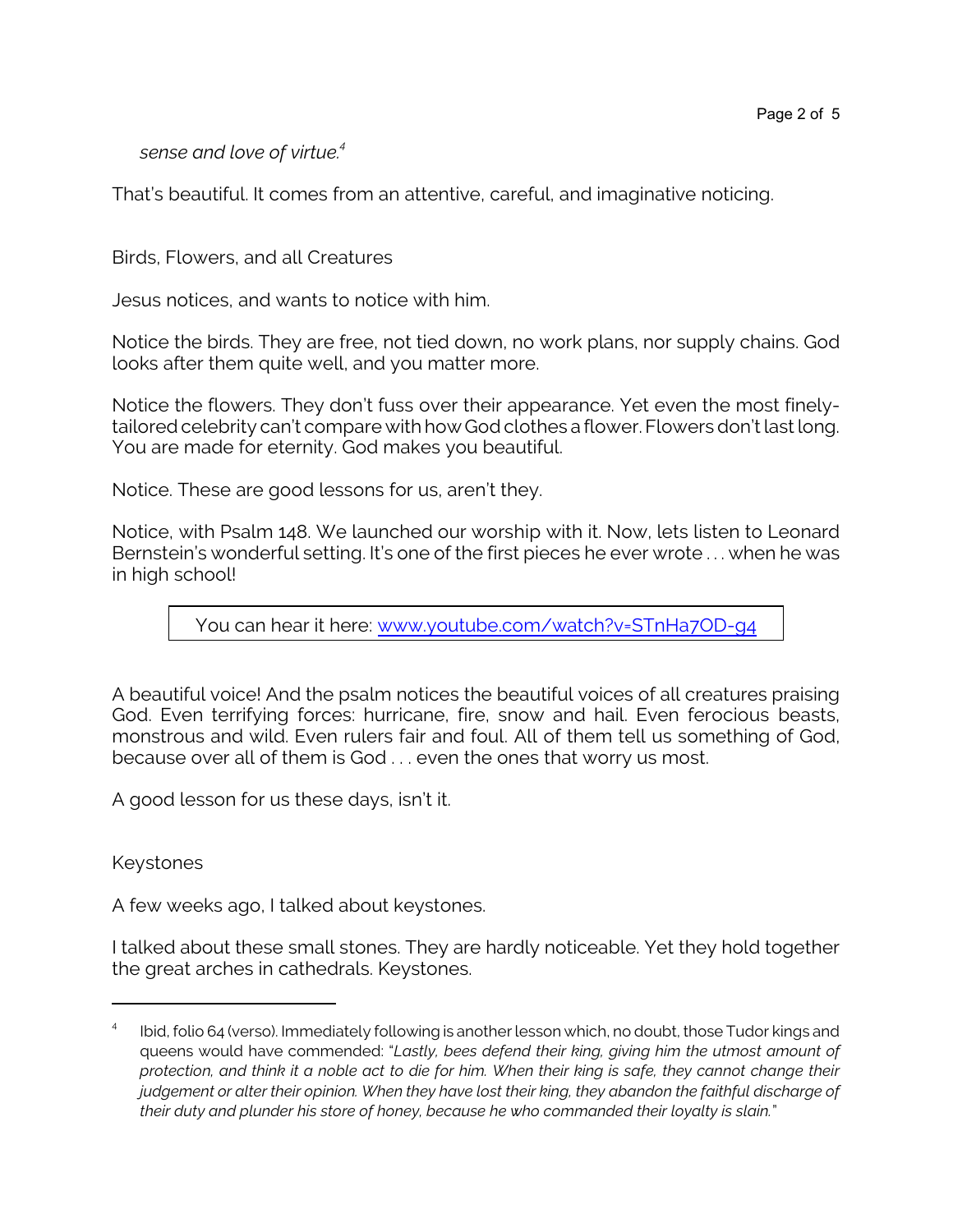I talked about some animal species. Though they are often small in number and size, they hold together a whole ecosystem. The honeybee, for example. Keystones.

Then, I talked about us. We are Jesus' people. We belong to him. And we follow him. Not in spectacular ways, usually. No, in normal, everyday life, in our neighbourhoods. You are following Jesus in your neighbourhood. I think he is putting you here. Maybe as a keystone.

What does that mean? I got this "keystone" idea from Preston Pouteaux. He compares "Keystone People" to what he calls "Passing-Through People."<sup>5</sup> That gets at something very important. Keystones are rooted where we are. We are open to others who are there. We connect with them, and connect them. And, this is vital, we expect God is working in our neighbourhood, so we look for what God is up to.

Take this seriously. Also, joyfully. Playfully. With a sense of discovery and wonder.

In other words, notice.

Homework

So I have homework for you. Literally. It's something to do around your home, your neighbourhood.

Here it is.... Go for a walk.

A slow walk. You can't notice when you're going fast.

Go for that walk, not to get somewhere. Your destination is the walk.

Your neighbourhood might be an apartment building, or a seniors' residence, or something like that. Your walk might be through the hallways. Or, maybe around the outside of the building, looking at people's balconies. Or, it might be a rural countryside. So maybe a slow ride along your sideroad or line. Be creative. Do whatever works for where you are.

There might be a reason you can't get out for a walk. That's okay. Again, be creative. Maybe go for a walk in your mind. Picture your neighbours, your neighbourhood.

Pray as you walk.

Pray with your eyes open! For safety, of course. More important, maybe, so you can

<sup>5</sup> Preston Pouteaux, The Bees of Rainbow Falls: Finding Faith, Imagination, and Delight in Your Neighbourhood (Skyforest, CA: Urban Loft Publishers, 2017) Kindle edition. Locations 2346-2391.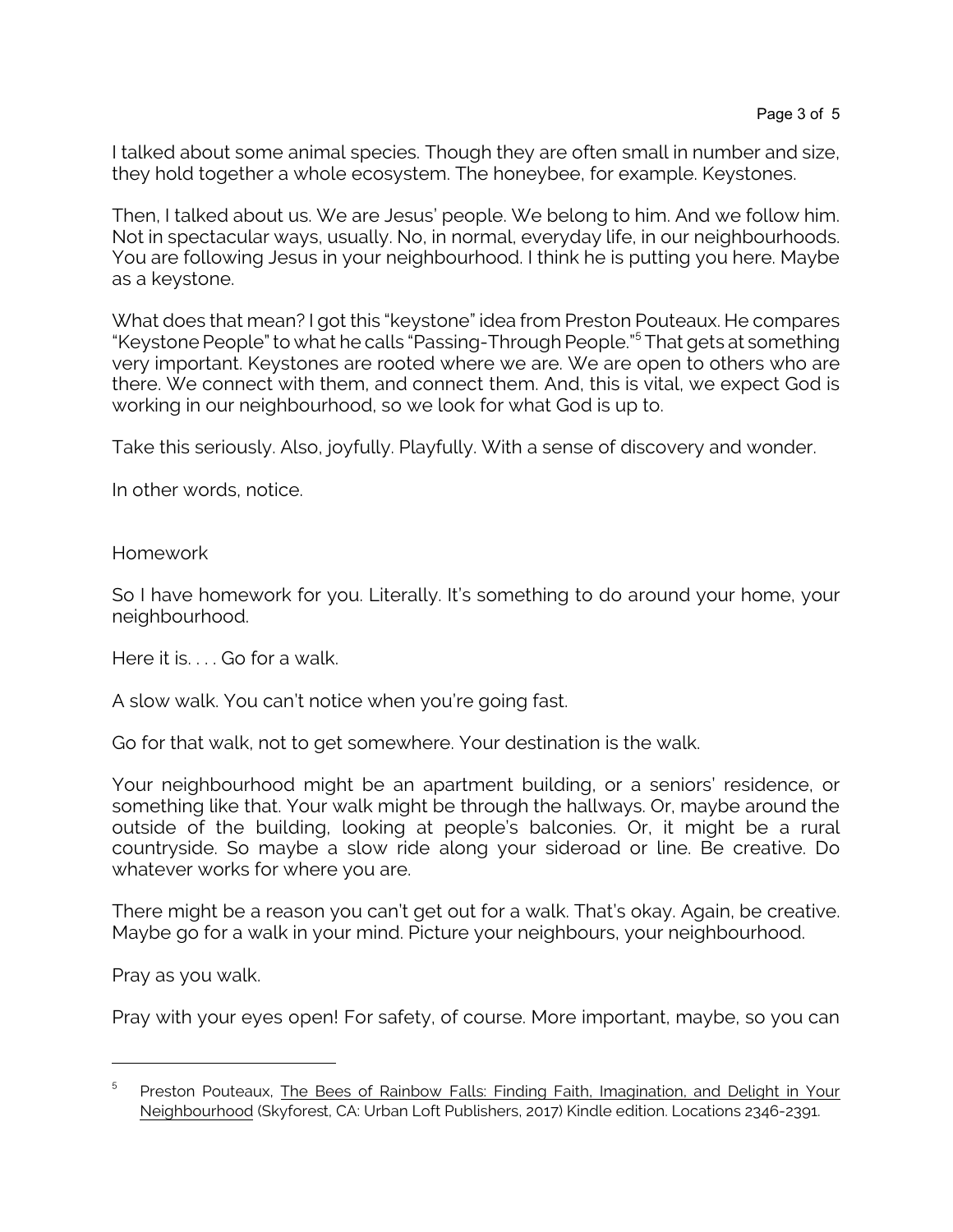notice.

## *God, help me see. Show me what You see. Show me what You want me to notice, who you Want me to notice.*

What's going on in your neighbourhood? At different times of day? Who's out and about? Who's staying put? What do you know about your neighbours? Are there things that are connecting them to each other? Or, maybe not?

Don't pressure yourself to see. There is no grade for this homework! Simply notice what God is leading you to notice.

Holy

Noticing, who will you see?

I don't know the particular of each person, of course. But I do know their nature.

C. S. Lewis said this,

*Next to the Blessed Sacrament itself, your neighbour is the holiest object presented to your senses.*<sup>6</sup>

I mentioned Preston Pouteaux. He's a minister, and also a beekeeper. He talks about the careful noticing those folks who put together the Medieval bestiaries did. Then he says this:

*Beekeeping has made me perk up to the fact that creatures far more amazing and beautiful shuffle by me every day. Kids on their wobbly training wheels, teachers herding in a classroom after recess, or a grandparent counting off nickels and quarters in the grocery store line ahead of me. They are all amazing. I even see the guy tailgating me on the highway a little bit differently, not as the jerk we might think him to be, but as the beloved person God created to join with God in making all things new.* 

*Those who have been stung by a honey bee will, in a moment, see nothing but a wicked little insect. Yet for all the stings I've received over the years (mind you, it has been very few), I have spent enough time observing the beautiful capacity of*

<sup>6</sup> C. S. Lewis, The Weight of Glory. This was preached originally as a sermon in the Church of St. Mary the Virgin, Oxford, on June 8, 1941. It was published in Theology, November, 1941, and by the S.P.C.K. in 1942. Lewis, C. S.. The Complete Works of C. S. Lewis Kindle Edition. Location 59854.